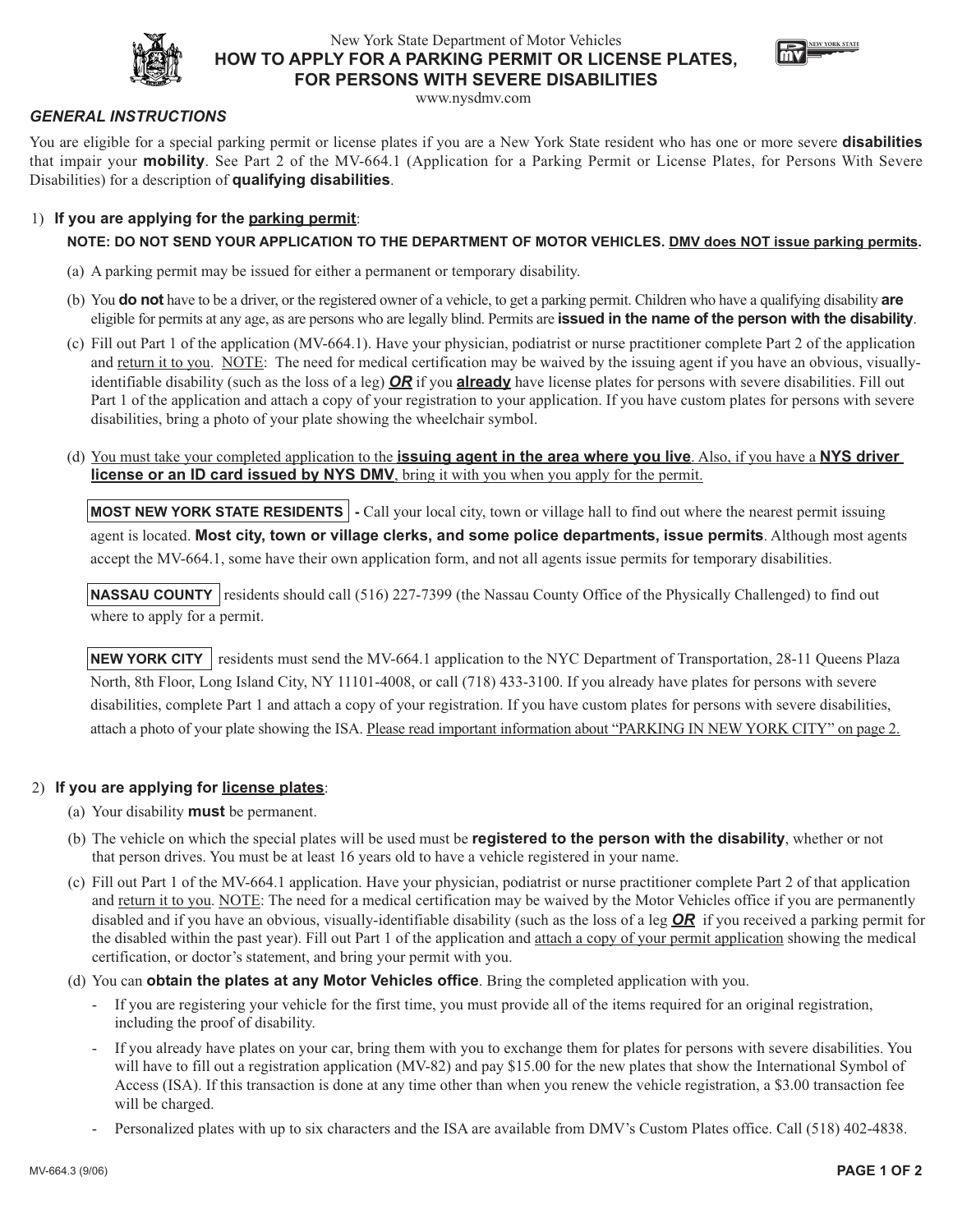## **USING LICENSE PLATES AND PARKING PERMITS**

- ◆ The plates and permits may be used to park in reserved parking spaces **only when the person with the disability is driving or riding in the vehicle**. People who are not disabled cannot use your parking permit and/or plates to park in a reserved space. Persons parking illegally in these spaces violate Section 1203-c(4) of the NYS Vehicle and Traffic Law and can be fined \$50 to \$75 for a first offense, and \$75 to \$150 for a second offense within two years. Municipalities can impose higher fines. Any person who abuses any privilege, benefit, precedence or consideration arising from possession of the license plates or permit, may have them revoked.
- Parking permits should be hung from the rear-view mirror when parked, but should be removed from the mirror when driving.
- The plates and permits are valid everywhere in New York State where parking spaces are reserved for persons with disabilities (see NYC exception below). However, use of the plates or permit does not exempt you from state or local parking regulations or fees. They are also valid in most other states, territories and foreign countries. If you are traveling outside of New York, check with the police or Motor Vehicles agency where you are traveling, to be sure your permit or plate will be accepted.
- ◆ Parking spaces reserved for people with disabilities must be marked with conspicuous and permanently installed abovegrade signs displaying the wheelchair symbol. These signs are positioned at a height of five to seven feet above the parking space surface. Designation of reserved spaces may include the use of blue painted lines or markings. **Do not park in the striped access aisle next to spaces reserved for people with disabilities** even if you have a permit or plates. Access aisles provide room for people with wheelchairs and other specially equipped vehicles to transfer safely to and from their vehicles.
- ◆ Localities designate parking spaces for persons with disabilities by local law or ordinance. If you have a question about parking for the disabled on a particular street, find out if it is a county, city, town, village or state road, and contact the authorities responsible for maintaining the road. If you have a question about reserved parking at any facility with off-street parking, contact the facility manager or the local building inspector.

## ◆ **PARKING IN NEW YORK CITY**

New York City does not set aside reserved spaces on its streets for persons with disabilities, and **you cannot use the state parking permit or disabled license plates to park on the streets of NYC**. Such **parking is only available offstreet**, in parking lots for shopping centers/malls, office/apartment buildings and college campuses. You can use the state plates and permits to park in designated spaces in those off-street lots.

The NYC Department of Transportation also issues a City permit (a rectangular dashboard permit) that allows persons with severe disabilities to park on NYC streets. City permits are issued to New York City residents and to people who work or attend school in NYC, and who have a permanent disability that so severely affects their ability to walk that they require the use of a private automobile. The New York City parking permit is not valid for parking outside of NYC. To obtain an application for a NYC permit, call (718) 433-3100.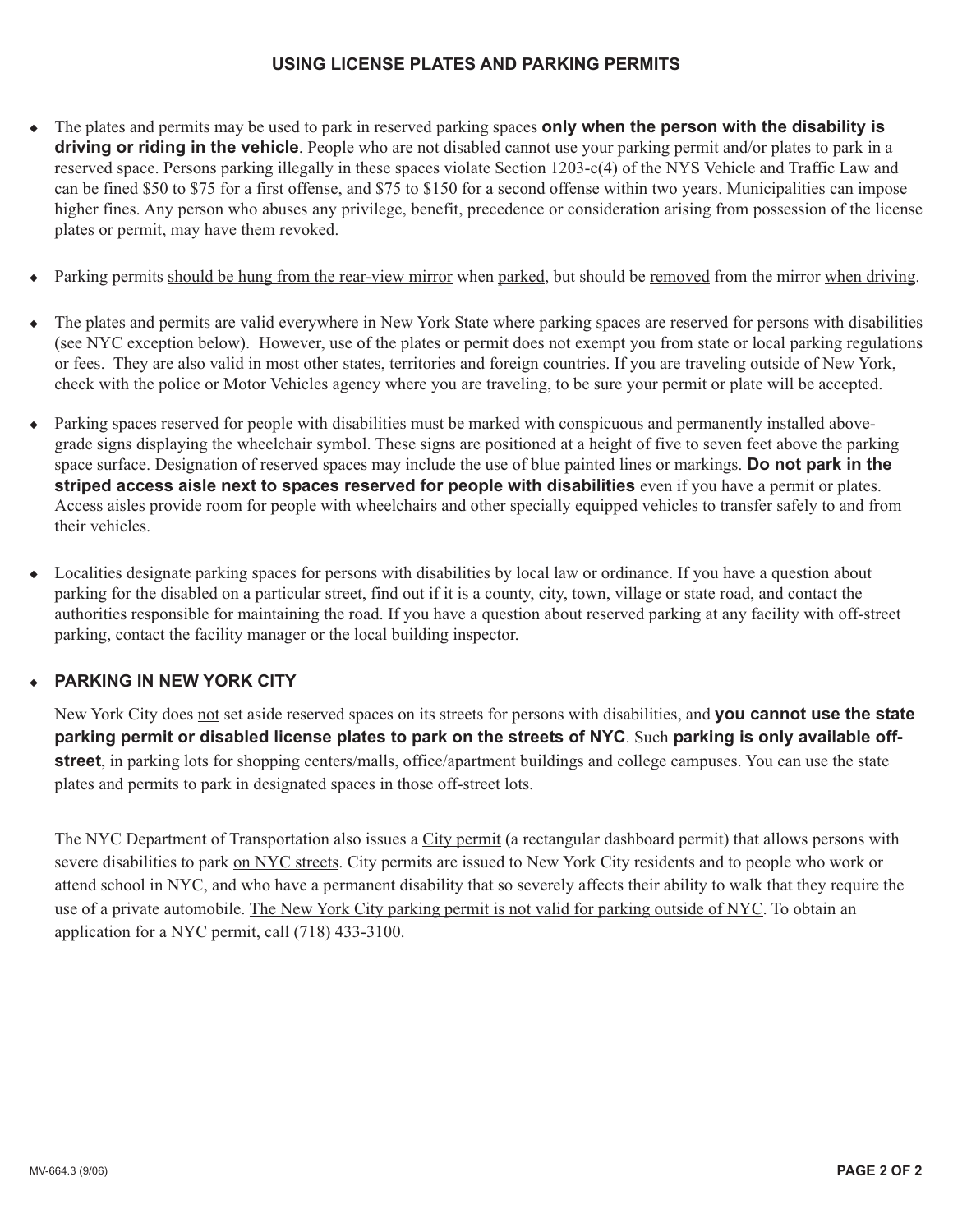

#### New York State Department of Motor Vehicles **APPLICATION FOR A PARKING PERMIT OR LICENSE PLATES, FOR PERSONS WITH SEVERE DISABILITIES**



Take this completed application to the **issuing agent in the area where you live**. Also, if you have a **NYS driver license or** an ID card issued by NYS DMV, bring it with you when you apply for the permit.

|                                                                           |                                                                |                 | Part 1 INFORMATION ABOUT PERSON WITH DISABILITY -(Please print, and sign by the arrow.)                                                                                                                                                                                                                                              |                               |                                         |
|---------------------------------------------------------------------------|----------------------------------------------------------------|-----------------|--------------------------------------------------------------------------------------------------------------------------------------------------------------------------------------------------------------------------------------------------------------------------------------------------------------------------------------|-------------------------------|-----------------------------------------|
| Last Name                                                                 |                                                                | First           | M.I.                                                                                                                                                                                                                                                                                                                                 | Telephone No.                 |                                         |
| Address: No. and Street                                                   |                                                                | Apt. No.        | City                                                                                                                                                                                                                                                                                                                                 | <b>State</b>                  | Zip Code                                |
| Date of Birth                                                             |                                                                |                 | $\Box$ Male $\Box$ Female   I am applying for $\Box$ License Plates (Apply to DMV.) $\Box$ Parking Permit (Apply to local issuing agent.)                                                                                                                                                                                            |                               |                                         |
|                                                                           | Do you have license plates for persons with disabilities?      |                 | $\Box$ Yes - My license plate number is:                                                                                                                                                                                                                                                                                             |                               | $\Box$ No                               |
| See Note on Page 2                                                        |                                                                |                 |                                                                                                                                                                                                                                                                                                                                      |                               |                                         |
|                                                                           |                                                                |                 | (Signature of Person with Disability or Signature of Parent or Guardian) $-$ If signed by a parent or<br>guardian, please state your relationship to the person with the disability after your signature.                                                                                                                            |                               | (Date)                                  |
|                                                                           |                                                                |                 | Part 2 MEDICAL CERTIFICATION—This section must be completed only by a Medical Doctor (MD), Doctor of Osteopathy (DO),<br>Doctor of Podiatric Medicine (DPM) or a Nurse Practitioner (NP). Please certify whether the patient's disability is permanent or temporary.                                                                 |                               |                                         |
|                                                                           |                                                                |                 | Check the box(es) that describe the disability, and fill in the diagnosis:                                                                                                                                                                                                                                                           |                               |                                         |
|                                                                           |                                                                |                 | $\Box$ TEMPORARY DISABILITY: A person with a temporary disability is any person who is temporarily <b>unable to ambulate without</b>                                                                                                                                                                                                 |                               |                                         |
| device. (Temporary permits are issued for periods of six months or less.) |                                                                |                 | the aid of an assisting device, such as a brace, cane, crutch, prosthetic device, another person, wheelchair, walker or other assistive                                                                                                                                                                                              |                               |                                         |
|                                                                           |                                                                |                 |                                                                                                                                                                                                                                                                                                                                      | <b>Expected Recovery Date</b> |                                         |
| <b>Diagnosis:</b>                                                         | What assistive device is needed?                               |                 |                                                                                                                                                                                                                                                                                                                                      |                               |                                         |
|                                                                           |                                                                |                 | $\Box$ PERMANENT DISABILITY: A "severely disabled" person is any person with one or more of the PERMANENT impairments,                                                                                                                                                                                                               |                               |                                         |
|                                                                           | disabilities or conditions listed below, which limit mobility. |                 |                                                                                                                                                                                                                                                                                                                                      |                               |                                         |
| <b>Diagnosis:</b>                                                         |                                                                |                 |                                                                                                                                                                                                                                                                                                                                      |                               | Please check the conditions that apply: |
|                                                                           |                                                                |                 | $\Box$ Uses portable oxygen $\Box$ Legally blind $\Box$ Limited or no use of one or both legs $\Box$ Unable to walk 200 ft. without stopping                                                                                                                                                                                         |                               |                                         |
|                                                                           |                                                                |                 | $\Box$ Neuromuscular dysfunction that severely limits mobility $\Box$ Class III or IV cardiac condition. (American Heart Assoc. standards)                                                                                                                                                                                           |                               |                                         |
|                                                                           |                                                                |                 | $\Box$ Severely limited in ability to walk due to an arthritic, neurological or orthopedic condition                                                                                                                                                                                                                                 |                               |                                         |
|                                                                           |                                                                |                 | $\Box$ Restricted by lung disease to such an extent that forced (respiratory) expiratory volume for one second, when measured by<br>spirometry, is less than one liter, or the arterial oxygen tension is less than sixty mm/hg of room air at rest                                                                                  |                               |                                         |
|                                                                           |                                                                |                 | $\Box$ Has a physical or mental impairment or condition not listed above which constitutes an equal degree of disability, and which<br>imposes unusual hardship in the use of public transportation and prevents the person from getting around without great<br>difficulty. EXPLAIN HOW THIS DISABILITY LIMITS FUNCTIONAL MOBILITY. |                               |                                         |
|                                                                           |                                                                |                 |                                                                                                                                                                                                                                                                                                                                      |                               |                                         |
| MD/DO/DPM/NP Name                                                         |                                                                |                 |                                                                                                                                                                                                                                                                                                                                      |                               | Professional License No.                |
| MD/DO/DPM/NP Address                                                      |                                                                |                 |                                                                                                                                                                                                                                                                                                                                      | Telephone No.                 |                                         |
|                                                                           |                                                                |                 |                                                                                                                                                                                                                                                                                                                                      |                               |                                         |
| See Note on Page 2                                                        |                                                                |                 |                                                                                                                                                                                                                                                                                                                                      |                               |                                         |
| (MD/DO/DPM/NP Signature)                                                  |                                                                |                 |                                                                                                                                                                                                                                                                                                                                      |                               | (Date)                                  |
| <b>Part 3 FILE INFORMATION</b> (For Issuing Agent Use Only)               |                                                                |                 |                                                                                                                                                                                                                                                                                                                                      |                               |                                         |
|                                                                           |                                                                |                 |                                                                                                                                                                                                                                                                                                                                      |                               |                                         |
|                                                                           |                                                                |                 | $\Box$ First $\Box$ Second 9-digit number from NYS Driver License/ID Card                                                                                                                                                                                                                                                            |                               |                                         |
|                                                                           |                                                                |                 |                                                                                                                                                                                                                                                                                                                                      |                               |                                         |
|                                                                           |                                                                |                 |                                                                                                                                                                                                                                                                                                                                      |                               | (Date)                                  |
|                                                                           |                                                                | (Issuing Agent) |                                                                                                                                                                                                                                                                                                                                      |                               | (Locality)                              |
|                                                                           |                                                                |                 |                                                                                                                                                                                                                                                                                                                                      |                               | PAGE 1 OF 2                             |